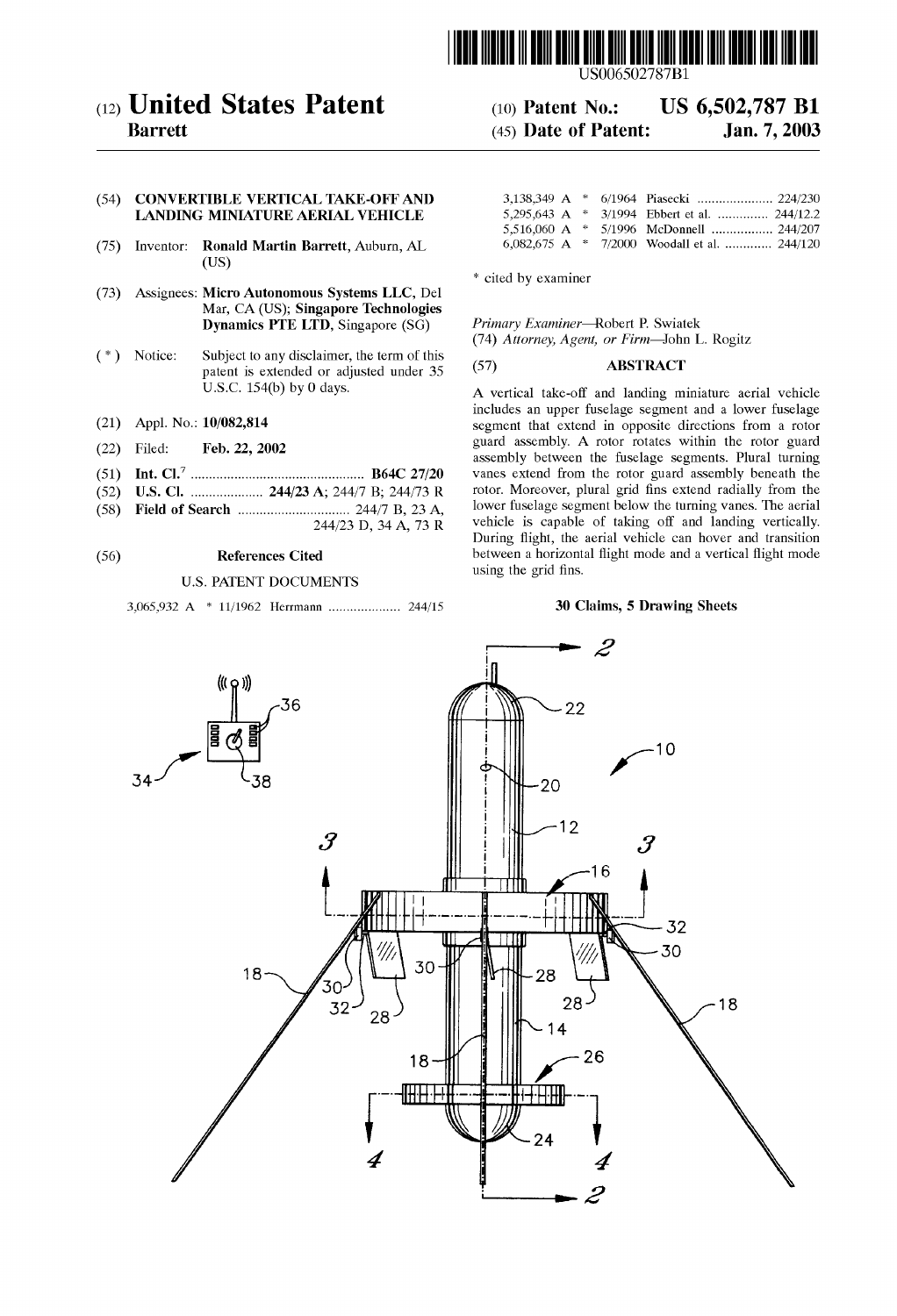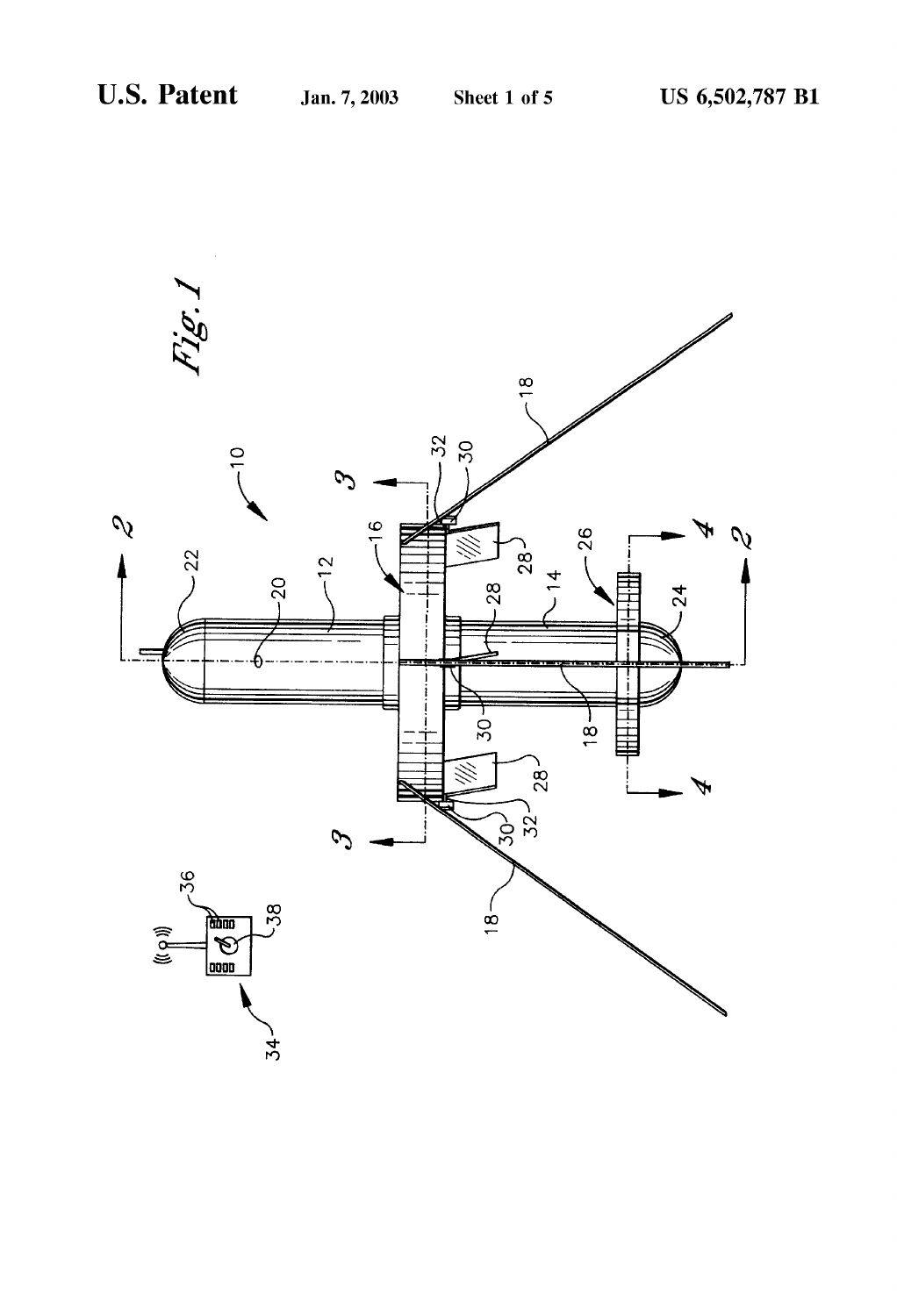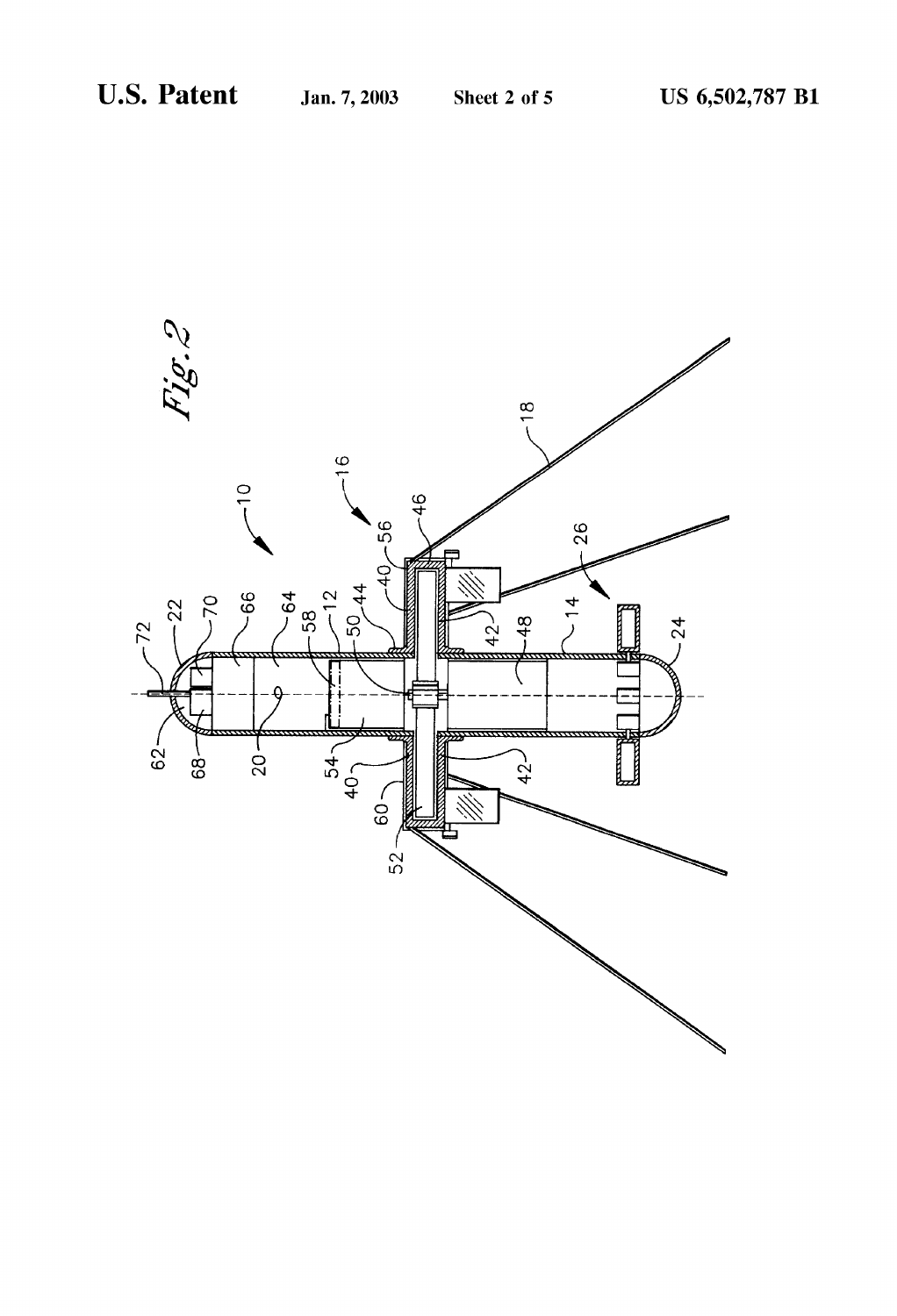

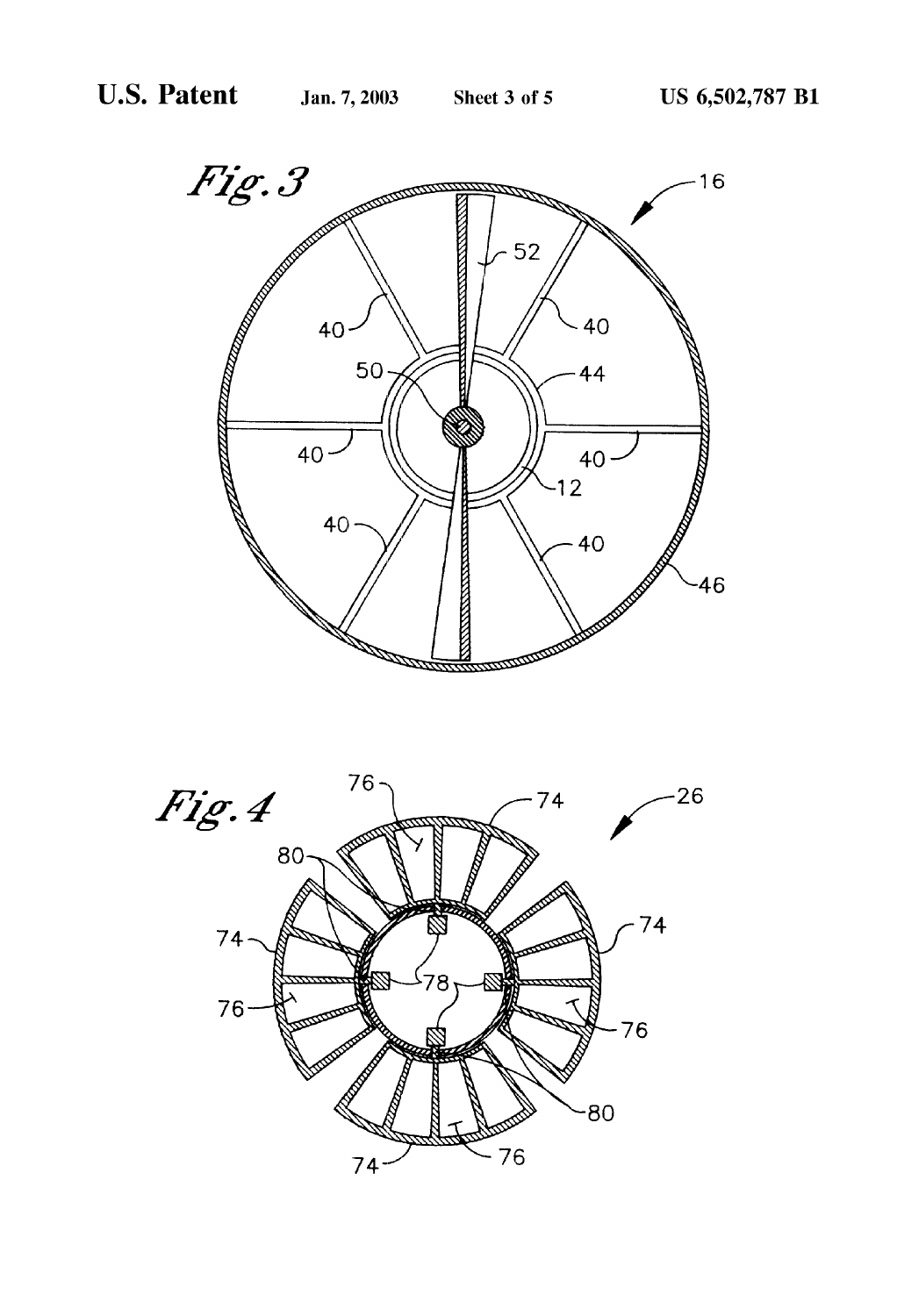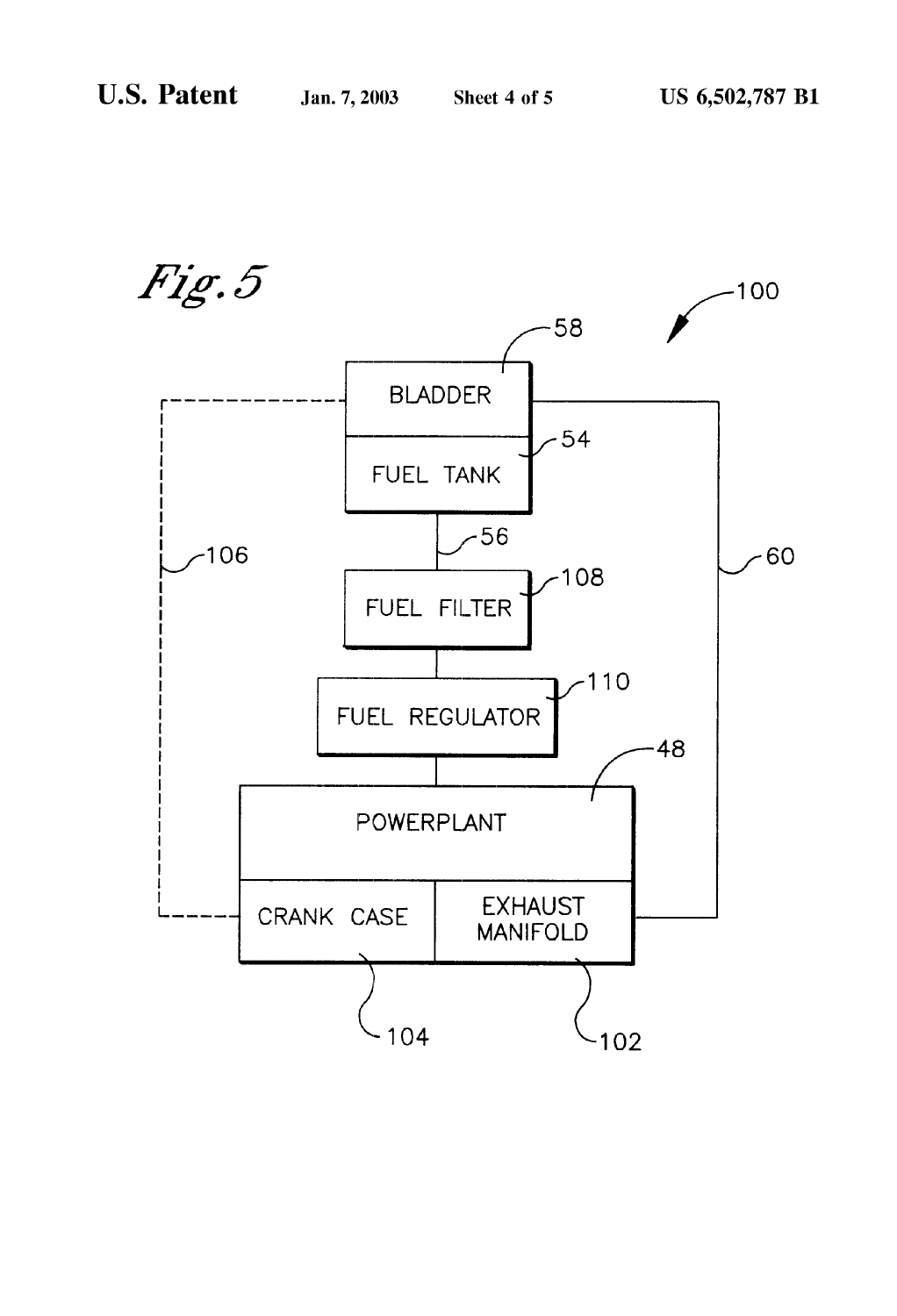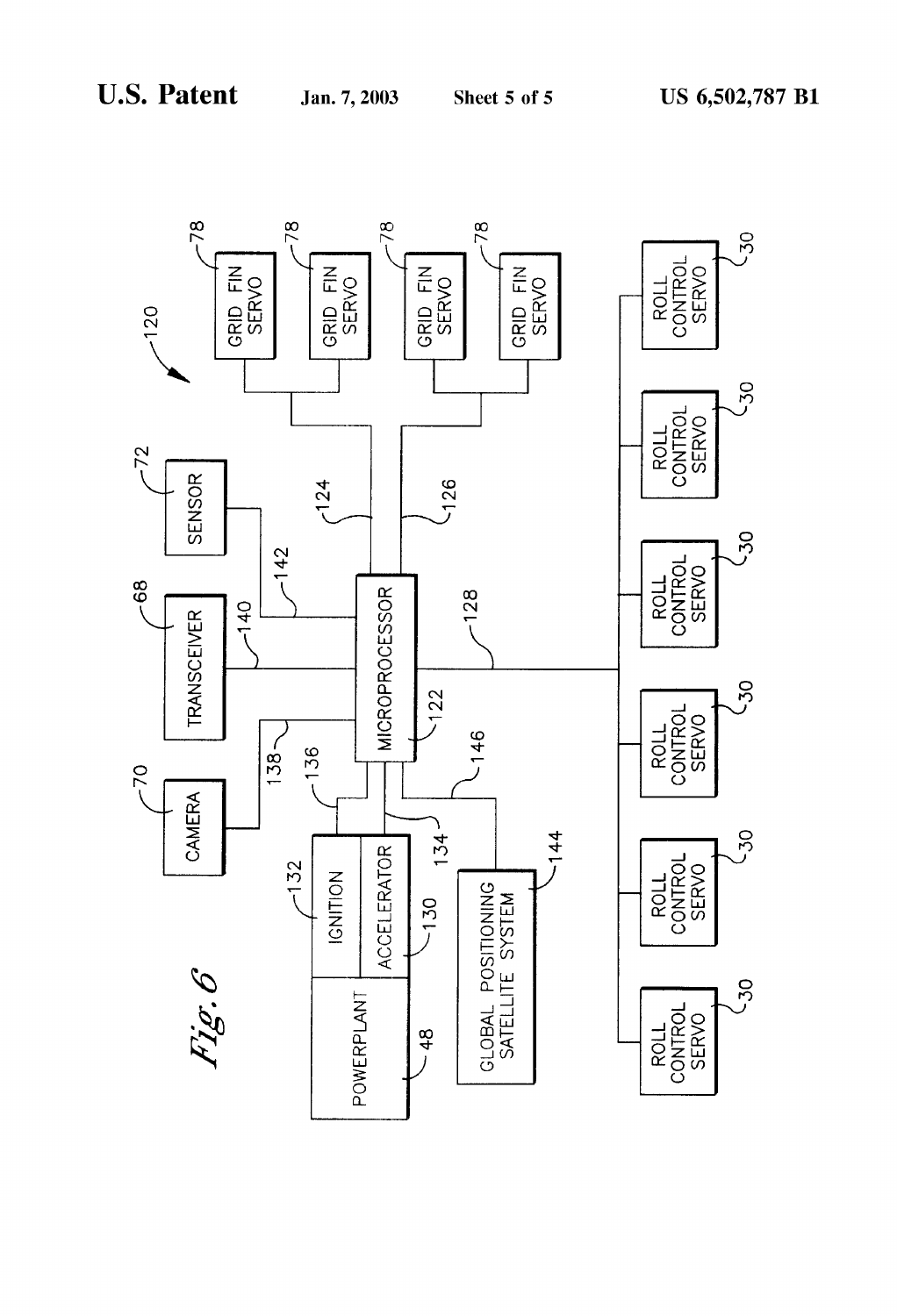20

45

# CONVERTIBLE VERTICAL TAKE-OFF AND LANDING MINIATURE AERIAL VEHICLE

# TECHNICAL FIELD OF THE INVENTION

The present invention relates generally to aircraft.

# BACKGROUND OF THE INVENTION

In the past, attempts have been made to combine fixed  $10$ wing airplanes with helicopters to achieve vertical take-off and landing (VTOL) capabilities. Examples include the Lockheed XFV-l and the Convair XFY-l Pogo.

The Pogo, for example, was thirty-one feet  $(31')$  long with a twenty-six  $(26')$  wide delta wing. A large vertical stabilizer  $15$ above the wing was matched by an equally sized ventral fin below which could be jettisoned for an emergency horizontal landing. The first double transition from vertical flight to horizontal flight and back to a vertical landing by the Pogo was made on Nov. 2, 1954. The Pogo was flown until November 1956. The Lockheed XFV-l never made a ver tical takeoff and landing. The world's first operational vertical/short take-off and landing (VSTOL), the Harrier jump jet, Was introduced in the 1960's and Was used successfully in several military campaigns.

Fixed Wing airplanes and helicopters have completely permeated WorldWide commerce and Warfare. Presently, they are used to move civilians, soldiers, goods, supplies, etc. to nearly any place in the world. Moreover, fixed wing  $\frac{30}{2}$ airplanes and helicopters are used to quickly transport injured persons or organs to and from hospitals. Militaries, laW enforcement agencies, and intelligence agencies also use them to chase criminals, target, spy, and gather any other type of information. VTOL and VSTOL aircrafts have been used infrequently for specific military missions, but these types of aircrafts have never achieved the Widespread suc cess of conventional fixed wing airplanes and helicopters due in part to the difficulty in powering and controlling them.

Smaller unmanned fixed wing airplanes and helicopters have proved useful for surveillance, lethal and non-lethal ordinance delivery, croWd control, targeting, etc. HoWever, a relatively small, unmanned aircraft that can transition between vertical flight (like a helicopter) and horizontal flight (like a fixed wing airplane), has not been provided. Thus, the present invention recognizes that there is a need for a relatively small, unmanned aerial vehicle that can transition between a vertical flight mode and a horizontal flight mode and sustain either mode of flight.

## SUMMARY OF THE INVENTION

An aerial vehicle includes a rotor guard assembly. An upper fuselage segment extends upWardly from the rotor guard assembly and a loWer fuselage segment extends 55 doWnWardly from the rotor guard assembly. Moreover, a rotor rotates within the rotor guard assembly between the upper fuselage segment and the loWer fuselage segment. A turning vane flap extends from the rotor guard assembly below the rotor and a grid fin extends radially from the lower  $\epsilon_0$  along line 4–4 in FIG. 1; fuselage segment below the turning vane flap. The grid fin allows the aerial vehicle to transition between a vertical flight mode and a horizontal flight mode.

In a preferred embodiment, the aerial vehicle further includes an undercarriage that extends doWnWardly from the 65 outer periphery of the rotor guard assembly. Also, a poW erplant is installed in the loWer fuselage segment adjacent to

the rotor guard assembly. The power plant has a shaft that extends betWeen the loWer fuselage segment and the upper fuselage segment and the rotor is rigidly attached to the shaft.

Preferably, a fuel tank is installed in the upper fuselage segment adjacent to the rotor guard assembly. The fuel tank includes a bladder installed therein. The bladder is inflatable to pressurize fuel in the fuel tank. In a preferred embodiment, a fuel line leads from the fuel tank to the poWerplant and is routed partially external to the rotor guard assembly. Also, a high pressure line leads from the powerplant to the bladder Within the fuel tank and is routed partially external to the rotor guard assembly.

In a preferred embodiment, an upper cap is installed on the upper fuselage segment. One or more sensors are dis posed Within the upper cap. The sensor can be an optical sensor, an infrared (IR) sensor, a radio frequency (RF) sensor, a magnetic field sensor, a chemical sensor, an acoustic sensor, a motion sensor, etc. Additionally, one or more cameras can be disposed Within the upper cap. The camera can be a video camera, a still camera, a digital video camera, a digital still camera, a color video camera, a black-and White video camera, a thermal imaging camera, an infrared video camera, a night vision camera, etc.

25 cessor Within the upper fuselage segment. A transceiver is Preferably, the aerial vehicle also includes a micropro connected to the microprocessor and extends through the upper cap. In a preferred embodiment, the aerial vehicle further includes a global positioning satellite (G.P.S.) system within the upper fuselage segment. The G.P.S. system is also connected to the microprocessor.

In another aspect of the present invention, an aerial vehicle includes means for launching the vehicle vertically and means for flying the vehicle vertically. In this aspect, the aerial vehicle includes means for transitioning the vehicle from vertical flight to horizontal flight.

In still another aspect of the present invention, an aerial vehicle includes a fuselage that defines a longitudinal axis. A rotor guard assembly surrounds a portion of the fuselage<br>in a plane perpendicular to the longitudinal axis. Moreover, a rotor rotates within the rotor guard assembly in a plane perpendicular to the longitudinal axis. In this aspect, a turning vane flap extends downwardly from the rotor guard. The turning vane flap has one end hingedly attached to the rotor guard and the turning vane flap rotates about a radial axis that extends radially from the longitudinal axis. Also in this aspect, a grid fin extends radially from the fuselage below the turning vane flap. The grid fin rotates about a central axis that extends radially from the longitudinal axis.

The present invention will now be described, by way of example, With reference to the accompanying draWings, in 50 Which:

## BRIEF DESCRIPTION OF THE DRAWINGS

FIG. 1 is a side plan vieW of the aerial vehicle of the present invention;

FIG. 2 is a cross-section vieW of the aerial vehicle taken along line 2—2 in FIG. 1;

FIG. 3 is a cross-section vieW of the aerial vehicle taken along line 3—3 in FIG. 1;

FIG. 4 is a cross-section vieW of the aerial vehicle taken

FIG. 5 is a block diagram of a fuel system; and

FIG. 6 is a block diagram of a control system.

# DESCRIPTION OF AN EMBODIMENT OF THE INVENTION

Referring initially to FIG. 1, an aerial vehicle is shoWn and generally designated 10. FIG. 1 shows that the aerial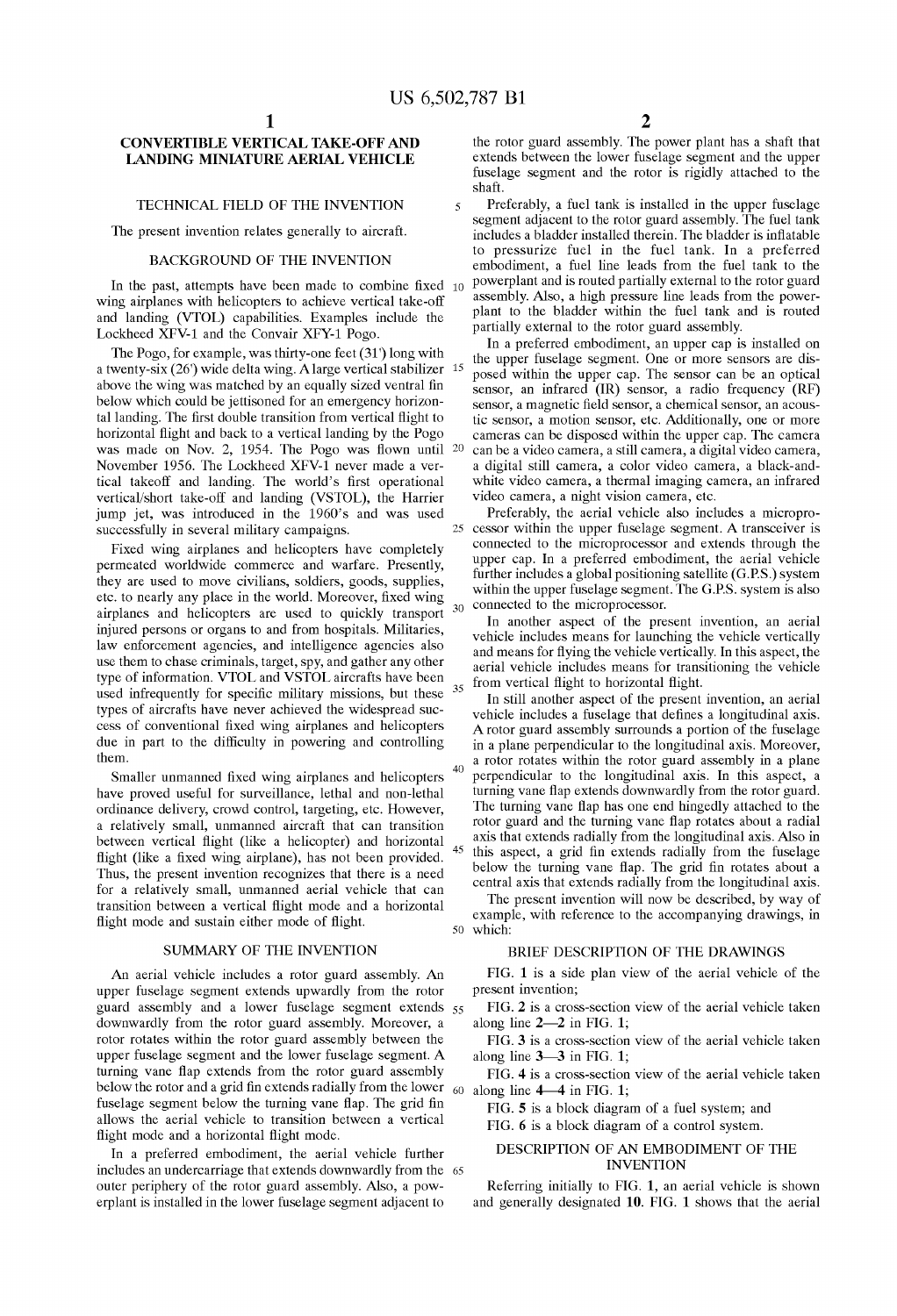$10<sup>1</sup>$ 

vehicle 10 includes an upper fuselage segment 12 and a loWer fuselage segment 14 that are connected by a rotor guard assembly 16. In a preferred embodiment, the fuselage segments 12, 14 are hollow tubular members which are open at each end. Preferably, the fuselage segments 12, 14 are made from a graphite epoxy composite, but can be made from any other suitable material well known in the art.

As mentioned above, the lower end of the upper fuselage segment 12 and the upper end of the lower fuselage segment 14 are engaged With the rotor guard assembly 16. FIG. 1 further shows that the aerial vehicle 10 includes an undercarriage that, in this non-limiting, exemplary embodiment, comprises six legs 18 that extend doWnWardly from the outer periphery of the rotor guard assembly 16. The legs 18 are equally spaced around the outer periphery of the rotor guard assembly 16 and are angled With respect to a longi tudinal axis  $20$  defined by the aerial vehicle  $10$ .

It is to be understood that the undercarriage can be fixed or retractable and can be configured to allow the aerial vehicle 10 to alight on surfaces of varying contour. As  $_{20}$ described above, the undercarriage is mounted on the outer periphery of the rotor guard assembly 16 and is structurally coupled to the turning vanes, described beloW, to alloW loads on the undercarriage to be transferred to the upper fuselage segment  $12$  and the lower fuselage segment  $14$ . Preferably,  $_{25}$ the undercarriage is made from a graphite epoxy composite, but can be made from any other suitable material Well knoWn in the art. The undercarriage can also include a quick release mechanism to alloW it to drop-off after the aerial vehicle 10 is launched, e.g., for a one-Way mission.  $30<sup>o</sup>$ Moreover, the undercarriage can be designed to absorb impacts caused by landing, e.g., using elastomeric polymers, shock-absorbing foam hinges, shock absorbing feet, etc.

As shoWn in FIG. 1, an upper cap 22 is installed on the upper end of the upper fuselage segment 12. A sensor bay, 35 described in detail beloW, is established Within the upper cap 22. A lower cap 24 is disposed on the lower end of the lower fuselage segment 14. As shown the upper cap 22 and the loWer cap 24 are hemispherically shaped, but they can be any aerodynamically appropriate shape. It is to be under- $40$ stood that the lower cap 24 provides a smooth fairing off which boattail drag can be significantly reduced when the aerial vehicle is in airplane flight mode, e.g., like a conventional fixed-wing airplane. The lower cap  $24$  also protects the empennage 26, described in detail beloW, the loWer 45 fuselage segment 14, and the components within the lower fuselage segment 14 and empennage 26 from damage caused by dirt, debris, exhaust gases, impact, etc. The loWer cap 24 is preferably made from an energy absorbing mate rial. Thus, if any of the legs 18 are damaged during landing, the loWer cap 20 can absorb the impact.

In a preferred embodiment, the aerial vehicle 10 includes plural, preferably six, turning vane flaps  $28$ . The turning vane flaps  $28$  are equally spaced around the rotor guard assembly 16 and are placed beneath the rotor, described 55 below. As described in detail below, each turning vane flap 28 is hingedly attached to a turning vane Within the rotor guard assembly 16. Also, each turning vane flap  $28$  is aligned With a respective leg 18 extending from the rotor guard assembly 16. Moreover, a respective roll control servo 30, e.g., a rotary electro-mechanical servo-actuator, is con nected to each turning vane flap 28 and controls the rotation thereof. Each roll control servo 30 is rigidly attached to the outer periphery of the rotor guard assembly 16 and includes a shaft 32 that is attached to a respective turning vane flap 28. It is to be understood that the roll control servos 30 are issued identical commands so as to roll the aerial vehicle 10. 65

4

Specifically, each turning vane flap  $28$  is rotated about its hinged end, through an axis extending radially from the longitudinal axis  $20$ , in order to generate rolling moments around the longitudinal axis  $20$ . Accordingly, the turning vane flaps 28 are designed to counter atmospheric effects and changes in rolling moments due to inertial loading or unloading.

In a preferred embodiment, the turning vane flaps  $28$  are fabricated from a structurally stiff material which is strong and light, e.g., a graphite epoxy composite, to allow for rapid transitions and increase the speed and responsiveness of the aerial vehicle 10 during rolling maneuvers. Preferably, the width of each turning vane flap  $28$  is such that the inner edge of each flap  $28$  is a greater distance from the central longitudinal axis 20 of the aerial vehicle 10 than the outer periphery of the empennage 26. Otherwise, the belowdescribed grid fins that comprise the empennage 26 might counteract the motion of the aerial vehicle caused by the turning vane flaps 28.

FIG. 1 further shows that the aerial vehicle 10 can include a remote control unit 34. As shown, the remote control unit 34 can include plural control buttons 36 and a joy stick 38. Thus, the buttons 36 and the joy stick 28 can be used to control the flight of the aerial vehicle 10.

Referring to FIG. 2, the aerial vehicle  $10$  is shown with the fuselage segments 12, 14, the caps 22, 24, and the rotor guard assembly 16 cross-sectioned to reveal the interior components of the aerial vehicle 10. FIG. 2 shoWs that the rotor guard assembly 16 includes plural upper turning vanes 40 and plural loWer turning vanes 42 that extend radially from a generally cylindrical rotor guard hub 44 to a gener ally cylindrical rotor guard Wall 46. As shoWn, the vanes 40, 42 are integrally formed With the rotor guard hub 44 and the rotor guard Wall 46, but it can be appreciated that the vanes 40, 42, the hub 44, and the Wall 46 can be formed separately and then attached to each other by a means Well knoWn in the art such as chemical Welding. The loWer end of the upper fuselage segment 12 and the upper end of the lower fuselage segment 14 are disposed Within the rotor guard hub 44. Thus, the fuselage segments 12, 14 are supported by the rotor guard assembly 16.

It is to be understood that the rotor guard assembly 16 lends safety to the aerial vehicle and observers or objects in close proximity to the aerial vehicle 10. The rotor guard assembly 16 is designed so that lateral strike loads can be absorbed thereby during close-quarters hovering maneuvers. The rotor guard assembly 16 also increases the efficiency of the aerial vehicle 10 in that tip-effects of the rotor, described beloW, are reduced. It can be appreciated that the rotor guard assembly 16 can be lined With a rub strip to further reduce tip losses and it can be lined With anechoic materials to absorb acoustic energy. Further, the rotor guard assembly 16 can be penetrated and/or perforated for acoustic signature amelioration and accommodation of subsystem components. The rotor guard assembly 16 can also be fabricated from foil-thickness materials or it can have a thickness that is substantial enough to allow the rotor guard assembly 16 to house ancillary payloads.

FIG. 2 shows a powerplant 48 installed within the lower fuselage segment  $14$ . It is to be understood that the powerplant 48 can be a micro turbine, a rotary engine, any type of internal combustion engine, or any type of electric motor. In this non-limiting, exemplary embodiment the powerplant 48 is an internal combustion engine. As shown, the powerplant 48 includes a shaft 50 that extends perpendicularly into the rotor guard assembly 16 Within the space established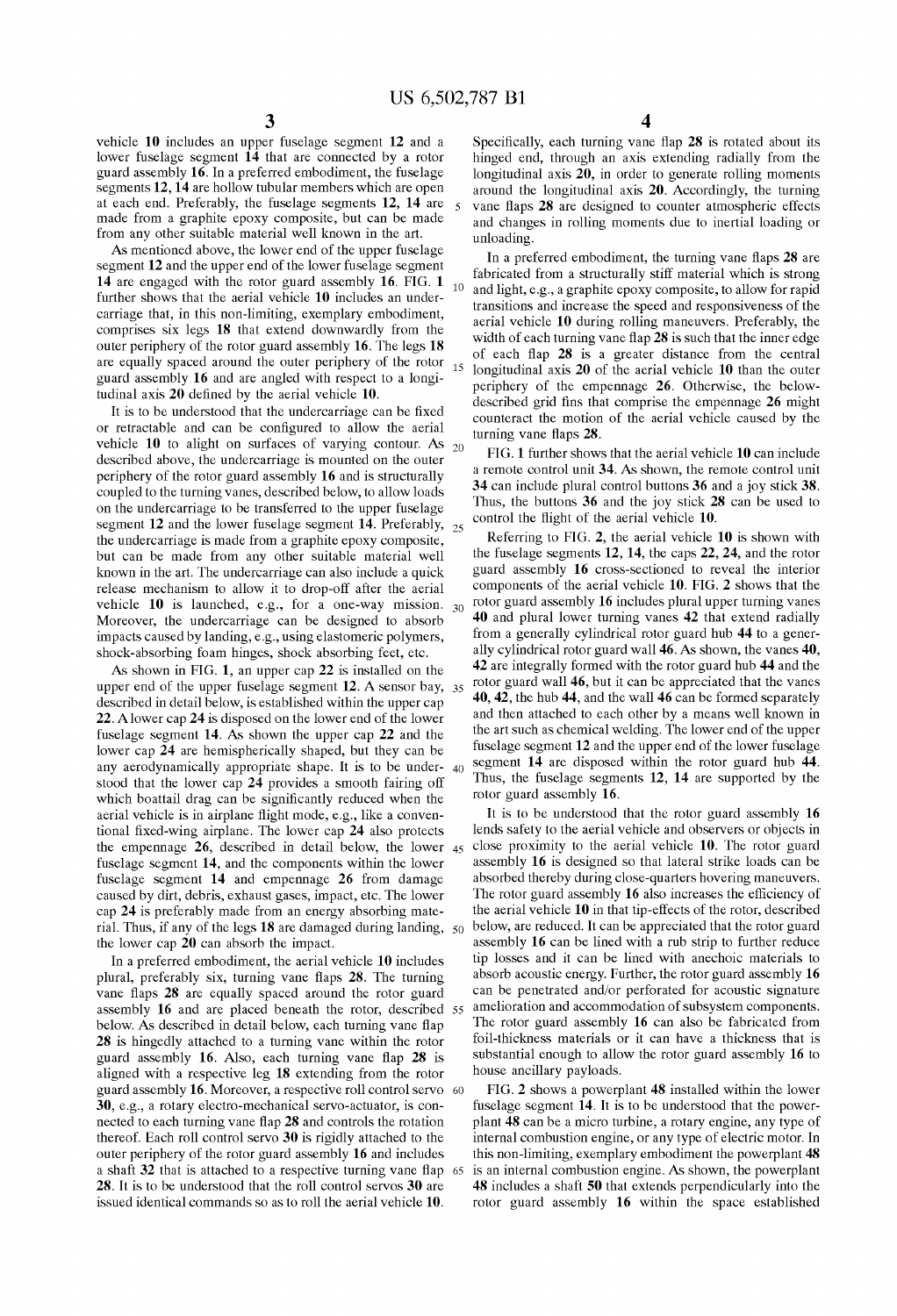20

 $30$ 

between the ends of the fuselage segments 12, 14. Arotor 52 is rigidly attached to the shaft 50 and rotates perpendicularly to the longitudinal axis 20 Within the rotor guard assembly 16. It is to be understood that the rotor 52 can have any number of blades and blade chords. Moreover the rotor 52 can be made of any suitable structural material Well knoWn in the art. Preferably, the rotor 52 extends from the center of the shaft 50 outWard to the inner periphery of the rotor guard wall 46 in order to reduce tip losses which are normally encountered by free rotors. In a preferred embodiment the rotor 52 has a diameter from four inches to ten inches  $(4<sup>n</sup>-10<sup>n</sup>)$ , but it can be as large as six feet  $(6<sup>n</sup>)$  in diameter.

A preferably cylindrical fuel tank 54 is disposed in the upper fuselage segment 12 above the rotor 46. Afuel line 56 leads from the fuel tank 54, through the upper fuselage segment 12, through the rotor guard hub 44, along an upper turning vane 40, along the rotor guard wall 46, along a lower turning vane 42, through the rotor guard hub 44, through the lower fuselage segment 14, and into the powerplant 48.

In a preferred embodiment, the fuel tank 54 includes a sealed bladder 58 that is pressurized by an external gas source, e.g., the exhaust manifold of the powerplant 48, described beloW. It is to be appreciated that the bladder 58 ensures consistent flow of pressurized fuel to the powerplant  $\frac{1}{25}$ 48. As shown, a pressure line 60 extends from the powerplant 48 to the bladder 58 and is routed thereto much like the fuel line 56 is routed from the fuel tank 54 to the powerplant 48. Preferably, the fuel tank 54 is located as close to the center of gravity of the aerial vehicle 10 as possible. Thus, as the fuel level within the fuel tank  $54$  changes during flight, the location of the center of gravity of the aerial vehicle Will not significantly change.

As shown in FIG. 2, a sensor bay 62 is established within the upper cap 22 and an avionics bay 64 is established Within 35 the upper end of the upper fuselage segment 12 beneath the sensor bay 62. FIG. 2 shows that a microprocessor 66 is disposed Within the avionics bay 64. Moreover, at least one sensor 68 and at least one camera 70 are disposed Within the sensor bay 62. A transceiver 72 extends through the upper  $40$ cap 22. The sensor 68 can be any type of sensor, e.g., an optical sensor, an infrared (IR) sensor, a radio frequency (RF) sensor, a magnetic field sensor, a chemical sensor, an acoustic sensor, a motion sensor, etc. Also, the camera 70 can be any type of camera, e.g., a video camera, a still camera, a digital video camera, a digital still camera, a color video camera, a black-and-White video camera, a thermal imaging camera, an infrared video camera, a night vision camera, etc.

Referring now to FIG. 3, in a preferred embodiment the  $\varsigma_0$ rotor guard assembly 16 includes six upper turning vanes 40. It is to be understood that the preferred rotor guard assembly 16 also includes six lower turning vanes 42 (FIG. 2). Each lower turning vane 42 is aligned with a respective upper turning vane 40.

FIG. 4 shoWs details of the empennage 26. As shoWn, in this non-limiting, exemplary embodiment, the empennage 26 includes four identical grid fins 74 radially spaced around the loWer end of the loWer fuselage segment 14. In a preferred embodiment, each grid fin 74 includes plural 60 hollow cells 76 through which air flows during flight of the aerial vehicle 10. As shown, a single respective rotary electromechanical servo-actuator 78 is connected to each grid fin 74 via a shaft 80. Opposite servos 78 receive identical signals so that the grid fins  $74$  are actuated in  $65$ unified pairs. Each grid fin 74 rotates through an axis that extends radially from the longitudinal axis 20.

6

It is to be understood that the powerplant 48 rotates the rotor 52 Which provides lift for the aerial vehicle 10. With the grid fins 74 aligned with the air flow caused by the rotor 52, the aerial vehicle 10 can take-off vertically and land vertically. During flight, the turning vanes 28 can be rotated in unison about their hinged ends, e.g., in response to a signal from the remote control unit 34, in order to change the direction of air flowing across the turning vanes  $28$  and thus, rotate the aerial vehicle 10 about its longitudinal axis 20. If the aerial vehicle 10 is vertically oriented, this motion is considered yaW. On the other hand, if the aerial vehicle 10 is horizontal, this motion is considered roll.

The grid fins 74 can be used to alter the direction of air flowing therethrough and alter the direction in which the aerial vehicle  $10$  is traveling. Thus, the grid fins  $74$  can be used to redirect the aerial vehicle 10 during vertical flight or horizontal flight or completely transition the aerial vehicle 10 between a vertical flight mode and a horizontal flight mode.

Referring to FIG. 5, one non-limiting exemplary fuel system is shown and generally designated  $100$ . FIG. 5 shows that the fuel system  $\overline{100}$  includes the fuel tank 54 (FIG. 2) and bladder  $58$  (FIG. 2) that are connected to the powerplant 48 (FIG. 2) via the fuel line 56 (FIG. 2) and the pressure line 60 (FIG. 2).

As shoWn in FIG. 5, the bladder 58 is preferably con nected to an exhaust manifold 102 by the pressure line 60. HoWever, it is to be understood that the bladder 58 can be connected to a crankcase 104 as indicated by dashed line 106. FIG. 5 shows that the fuel system 100 can include a fuel filter  $108$  and a fuel regulator  $110$  installed along the fuel line 56 betWeen the fuel tank 54 and the engine 48. Preferably, the fuel filter 108 is installed between the fuel tank 54 and the fuel regulator 110. The fuel regulator 110 is used to prevent excessive fuel pressure during start-up, idle, or shut-down, and thus, to prevent engine flooding or hydrolock. Moreover, the fuel filter 108 is used to ensure that the fuel delivered to the powerplant 48 is clean and free of debris that can adversely affect the performance and life span of the powerplant 48 and the fuel regulator 110.

45 upper fuselage segment 12 that is not as easily accessible as In general, the fuel filter  $108$  is situated so that it can be removed, inspected, and, if necessary, replaced during rou tine maintenance of the aerial vehicle 10. On the other hand, the fuel regulator 110 is not typically replaced on a regular basis and accordingly, is mounted in a location Within the the fuel filter 108.

55 Referring noW to FIG. 6, one exemplary, non-limiting control system is shoWn and generally designated 150. FIG. 6 shoWs that the control system 150 includes a micropro cessor 122 to Which the subcomponents, described beloW, are attached. As shown, the microprocessor 122 is connected to the grid fin servos  $78$  (FIG. 4) via electrical lines 124 and 126. The grid fin servos  $78$  are connected in pairs so that opposite pairs of grid fin servos 78 receive the same signals. The microprocessor 122 is also connected to the roll control servos 30 (FIG. 1) via electrical line 128. The roll control servos 30 are connected so that all six roll control servos 30 receive identical signals simultaneously.

As shown in FIG. 6, the microprocessor 122 is connected to the poWerplant 48, e.g., the accelerator 130 and ignition system 132, via electrical lines 134 and 136 in order to control the operation thereof. The microprocessor 122 is also connected to the sensor 68 (FIG. 2), the camera 70 (FIG. 2), and the transceiver 72 by electrical lines 138, 140 and 142. As shown, the microprocessor 122 can also be connected to a global positioning satellite (G.P.S.) system 144 by elec trical line 146.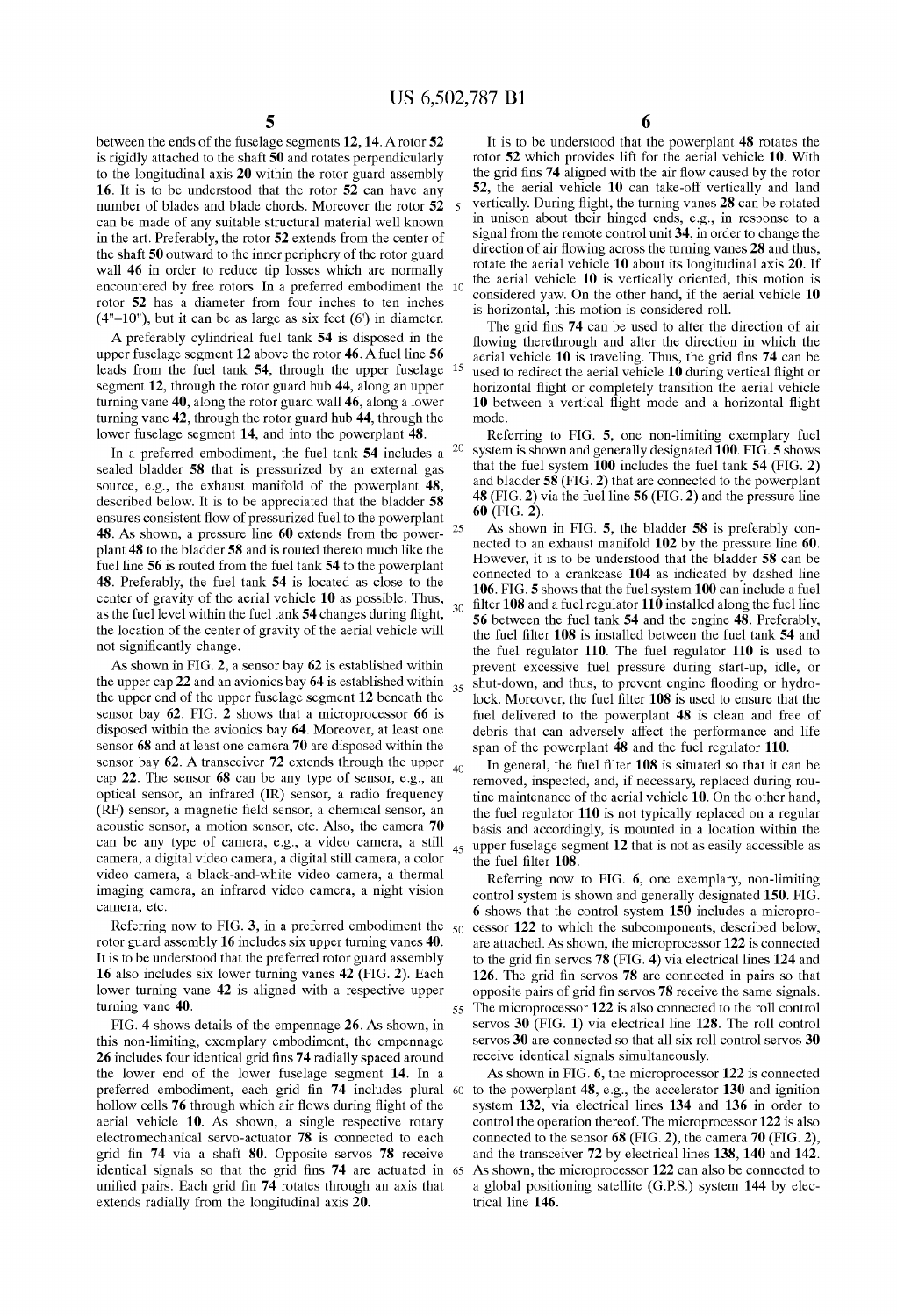Accordingly, With the above described control system 120 the microprocessor  $122$  can be used to control the flight of the aerial vehicle 10 by controlling the operation of the grid fin servos  $78$ , the roll control servos  $30$ , the engine accelerator 130 and ignition system 132 in response to remote  $\frac{1}{5}$ control signals from the remote 34. Or, the microprocessor 122 can control the flight of the aerial vehicle  $10$  in response to a pre-programmed flight plan. The microprocessor 122 can also send and receive information via the transceiver 72. This information can be control signals from the remote  $_{10}$ control unit 34, sensor signals, video or stills from the camera 70, or any other information relevant to the flight of the aerial vehicle 10.

With the configuration of structure and method described above, it can be appreciated that the aerial vehicle 10 can take off and land vertically. Moreover, during flight the aerial vehicle 10 can hover While vertical and transition between a vertical flight mode and a horizontal flight mode.

While the particular CONVERTIBLE VERTICAL TAKE-OFF AND LANDING MINIATURE AERIAL VEHICLE as herein shown and described in detail is fully  $20$ capable of attaining the above-described objects of the invention, it is to be understood that it is the presently preferred embodiment of the present invention and thus, is representative of the subject matter Which is broadly con templated by the present invention, that the scope of the  $25$ present invention fully encompasses other embodiments Which may become obvious to those skilled in the art, and that the scope of the present invention is accordingly to be limited by nothing other than the appended claims, in which reference to an element in the singular is not intended to  $30$ reference to an element in the singular is not intended to mean "one and only one" unless explicitly so stated, but rather "one or more." All structural and functional equiva lents to the elements of the above-described preferred embodiment that are knoWn or later come to be knoWn to those of ordinary skill in the art are expressly incorporated <sup>35</sup> herein by reference and are intended to be encompassed by the present claims. Moreover, it is not necessary for a device or method to address each and every problem sought to be solved by the present invention, for it is to be encompassed by the present claims. Furthermore, no element, component, or method step in the present disclosure is intended to be dedicated to the public regardless of Whether the element, component, or method step is explicitly recited in the claims. No claim element herein is to be construed under the provisions of 35 U.S.C. section 112, sixth paragraph, unless <sup>45</sup> the element is expressly recited using the phrase "means for."

What is claimed is:

- 1. An aerial vehicle, comprising:
- a rotor guard assembly;
- an upper fuselage segment extending upWardly from the rotor guard assembly;
- a loWer fuselage segment extending doWnWardly from the rotor guard assembly; 55
- at least one rotor rotating Within the rotor guard assembly between the upper fuselage segment and the lower fuselage segment;
- at least one turning vane flap extending from the rotor guard assembly beloW the rotor; and
- at least one grid fin extending radially from the lower fuselage segment below the turning vane flap, the grid fin allowing the aerial vehicle to transition between a vertical flight mode and a horizontal flight mode.
- 2. The aerial vehicle of claim 1, further comprising:
- an undercarriage extending doWnWardly from the outer periphery of the rotor guard assembly.
- 3. The aerial vehicle of claim 2, further comprising:
- a poWerplant installed in the loWer fuselage segment adjacent to the rotor guard assembly, the poWer plant having a shaft extending between the lower fuselage segment and the upper fuselage segment, the rotor being rigidly attached to the shaft.
- 4. The aerial vehicle of claim 3, further comprising:
- a fuel tank installed in the upper fuselage segment adja cent to the rotor guard assembly.

5. The aerial vehicle of claim 4, Wherein the fuel tank includes a bladder installed therein, the bladder being inflatable to pressurize fuel in the fuel tank.

- 6. The aerial vehicle of claim 5, further comprising:
- a fuel line leading from the fuel tank to the powerplant, the fuel line being routed at least partially external to the rotor guard assembly.
- 7. The aerial vehicle of claim 6, further comprising:
- a high pressure line leading from the poWerplant to the bladder Within the fuel tank, the high pressure line being routed at least partially external to the rotor guard assembly.
- 8. The aerial vehicle of claim 7, further comprising:
- an upper cap installed on the upper fuselage segment.
- 9. The aerial vehicle of claim 8, further comprising:
- at least one sensor disposed Within the upper cap.

10. The aerial vehicle of claim 9, Wherein the sensor is at least one of the folloWing: an optical sensor, an infrared (IR) sensor, a radio frequency (RF) sensor, a magnetic field sensor, a chemical sensor, an acoustic sensor, and a motion sensor.

11. The aerial vehicle of claim 10, further comprising:

at least one camera disposed Within the upper cap.

12. The aerial vehicle of claim 11, Wherein the camera is at least one of the folloWing: a video camera, a still camera, a digital video camera, a digital still camera, a color video camera, a black-and-White video camera, a thermal imaging camera, an infrared video camera, and a night vision camera.

- 13. The aerial vehicle of claim 12, further comprising:
	- at least one microprocessor Within the upper fuselage segment.
	- 14. The aerial vehicle of claim 13, further comprising:
	- at least one transceiver connected to the microprocessor and extending through the upper cap.
	- 15. The aerial vehicle of claim 14, further comprising:
- at least one global positioning satellite system Within the upper fuselage segment and connected to the micro processor.

16. An aerial vehicle, comprising:

- a fuselage defining a longitudinal axis;
- a rotor guard assembly surrounding at least a portion of the fuselage in a plane perpendicular to the longitudinal axis;
- at least one rotor rotating Within the rotor guard assembly in a plane perpendicular to the longitudinal axis;
- at least one turning vane flap extending downwardly from the rotor guard, the turning vane flap having one end hingedly attached to the rotor guard, the turning vane flap rotating about a radial axis extending radially from the longitudinal axis; and
- at least one grid fin extending radially from the fuselage below the, turning vane flap, the grid fin rotating about a central axis extending radially from the longitudinal axis.

 $50$ 

65

60